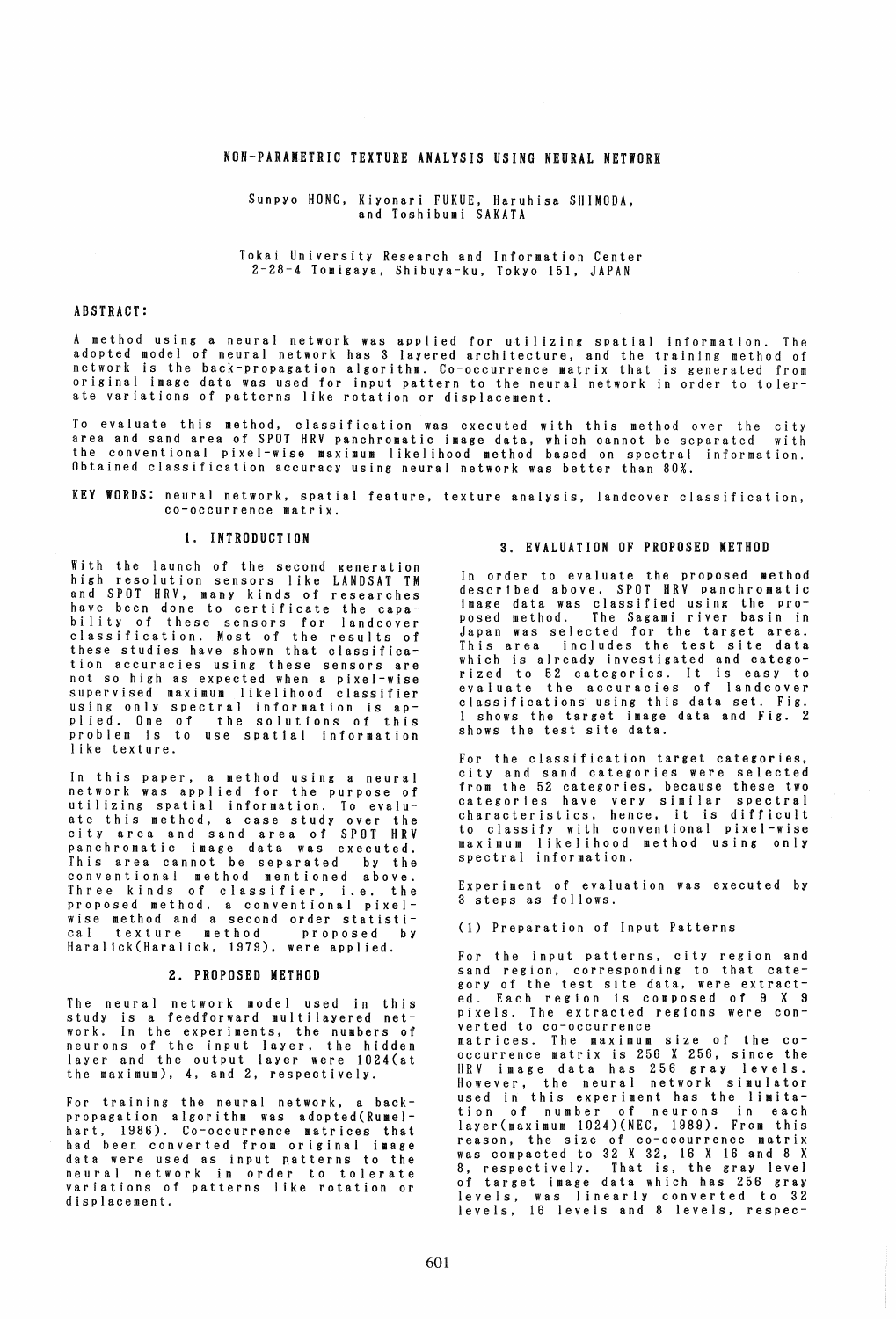t i ve l y.

### (2) Training of the Network

A part of input patterns, which were calculated from the 100% and 80% occupation rate of concerned category in ex- tracted regions, were considered for training patterns. For .pa

each kind of training patterns, 26 sampIes were randomly selected from extracted regions.

Training was performed by the back-propagation method using these training patterns and teaching patterns which are the desired output values of network two kinds of categories. Training was performed 3000 times on each kind of input patterns and the time needed for training were 78. 48 and 43 minutes for 32 X 32. 16 X 16 and 8 X 8 co-occurrence matrices, respectively.

Fig. 3 shows the convergence of error with the number of times for training. In the case of 32 X 32 and 16 X 16 co-occur- rence matrix, the error converged after several tens of times of trainings. but in the case of 8 X 8 co-occurrence latrix. the error didn't converge after 3000 times of trainings. This result suggests that the classification of city area and sand area is difficult with only 8 gray levels.

(3) Classification

Classification test was executed using the prepared input patterns. The number of test patterns was about 17000. In the case of 8 X 8 co-occurrence matrix, classification test was not executed because the error didn't converge. Table 3 shows the classification accuracies obtained by the experiment.

#### 4. COMPARISON WITH OTHER METHODS

(1) PIXEL-WISE MAXIMUM LIKELIHOOD METHOD

A pixel-wise maximum likelihood classification was performed over the city area and sand area of SPOT HRV panchromatic image data as a typical example of conventional method. Table 1 shows the classification accuracies obtained by this method.

## (2) TEXTURE FEATURES METHOD

Another classification method using texture features was examined. In this method. following 4 features(Haralick. 1979), which had been calculated from the co- occurrence matrix, were used.

1) Contrast

- 2) Inverse different moment
- 3) Angular second moment
- 4) Entropy

As a classifier, maximum likelihood classifier was used. Table 2 shows the classification accuracies obtained by this method.

## 5. RESULTS

From the table 1. 2 and 3, following results were obtained.

(1) The classification accuracy of the training patterns was 100% in the case of neural network regardless of the occupation rate(lOO% or 80% in city area/sand area), but it was about 63%-99% in the case of texture features method.

(2) In the case of texture features method, the classification accuracy was higher with 32 X 32 co-occurrence matrix.

(3) The classification accuracies were higher in both methods when 80% occupation rate training patterns were used. It can be thought that this result was caused by the wide immunity of target patterns. Thus. from this experiment, it is not clear that the same result can be obtained in the case of multi-categories.

(4) In the case of texture features wethod. the classification accuracy has<br>been changed according to the size of been changed according to the size of co-occurrence matrix or the occupation rate. On the contrary. in the case of neural network method. obtained classification accuracy was very stable. Furthermore, In the case of texture features method, the classification accuracy of test patterns was 85%(average classification accuracy) at the maximum.

(5) With the conventional pixel-wise maximum I ikel ihood method, obtained aver- age classification accuracy was 68.6%. However, with the neural network method,<br>high classification accuracy of 99% was<br>obtained for the target patterns having 91-100% occupation rate, regardless of the training patterns and the size of cooccurrence matrices.

#### 6. CONCLUSION

In this paper, a method using a neural network was proposed to utilize spatial information of image data. In order to evaluate the proposed method, SPOT HRV image data was classified by this method and texture features method.

Through the experiments. the obtained classification accuracy was higher for neural network method than for texture features method. Also, the classification accuracy was very stable and high for this method compared with the conventional pixel-wise maximum likelihood method.

### REFERENCES

Haralick, R., 1979. Statistical and structural approaches to texture. Proc. IEEE. Vol. 67. pp.786-804.

NEC Information Technology Inc .• 1989. Personal Neuron Computer NEURO-07 Backpropagation Model User's Manual.

Rumelhart, D., Research Group. ED PROCESSING. 362. McClelland. J. and PDP 1986. PARALLEL DISTRIBUT-MIT Press. Vol.l, pp.318-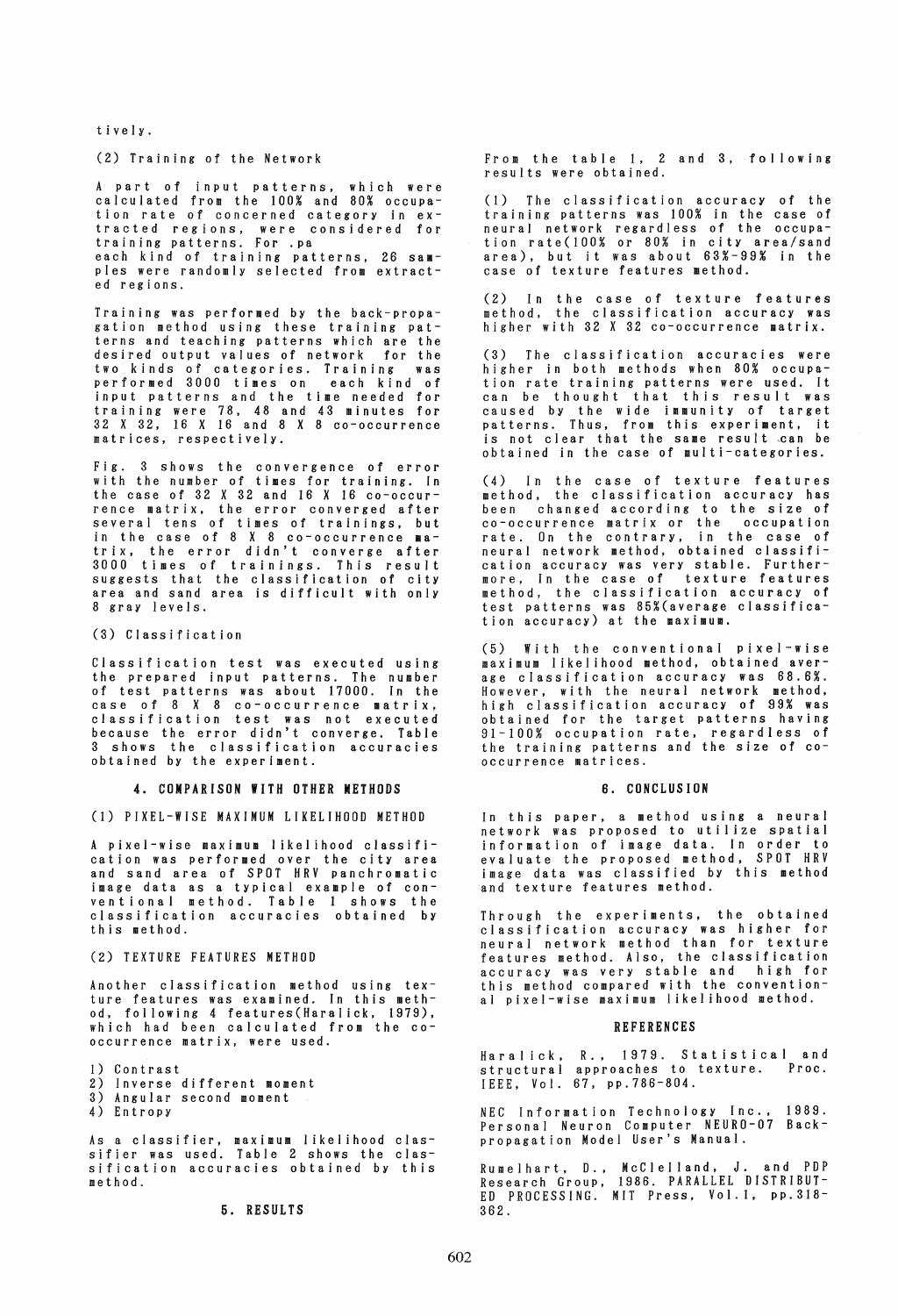

Fig. 2 SPOT HRV Image Data Fig. 3 Test Site Data





Fig. 3 Convergence of Error with the Number of Times for Training